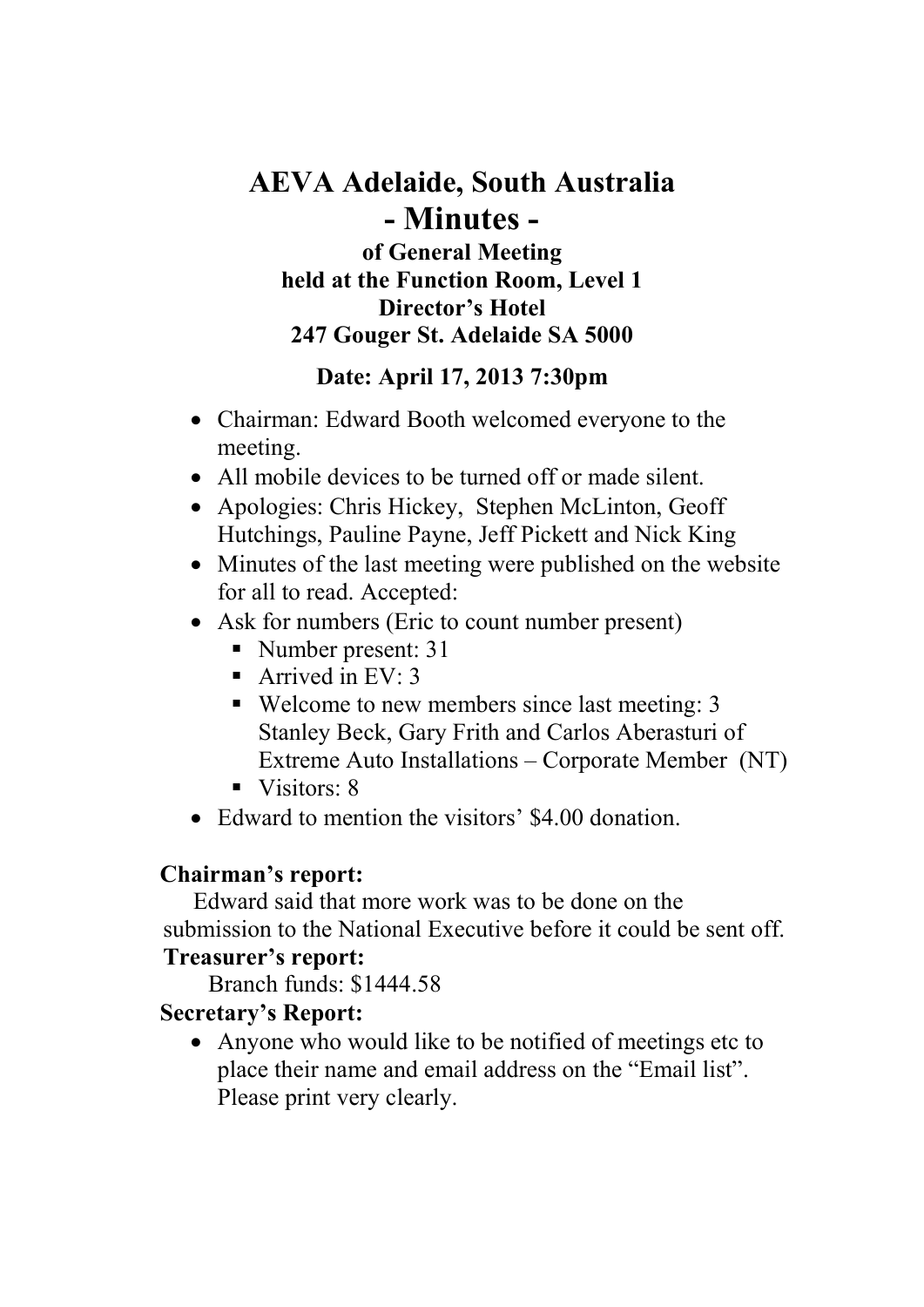- Parking is available next door Bridgestone Tyres ask after if you would like to know about this.
- The "EV Meetup" for AEVA members and friends at Eric Rodda's house on Saturday 23rd March was very successful. This is an opportunity for everyone to get together for a chin way over morning tea, lunch and afternoon tea (BYO food, drink etc and chair) under our pergola.

Does anyone want to do this again? If so.. When & Where?

There were no suggestions from the meeting...

- Library books Rob Needs
- Adelaide Mini Maker Faire Sat April 6 Adelaide College of the Arts, Light Square, Adelaide. (Mr. Mark Thomson) was a great success. Thank you for all those who offered their time to man the stand. Photos to appear on the wbsite "Events" page.
- VOLT Test Drives are available…Glen Worden Hamilton Holden, or from your local Holden dealer. Some good deals are available on Demo models.

## **Lobbying Sub-Committee Report:**

No report

## **Correspondence:**

Letter/communication from Hans Tholstrup (Eric).

## **Tonight's Guest Speaker:**

Andrew Dickson and members of Team Trev.

## **"African Solar Taxi"**

Team Trev's latest project is to design and build three solarpowered vehicles that will be used in rural Zimbabwe to provide transport to hospital for pregnant women. Come and